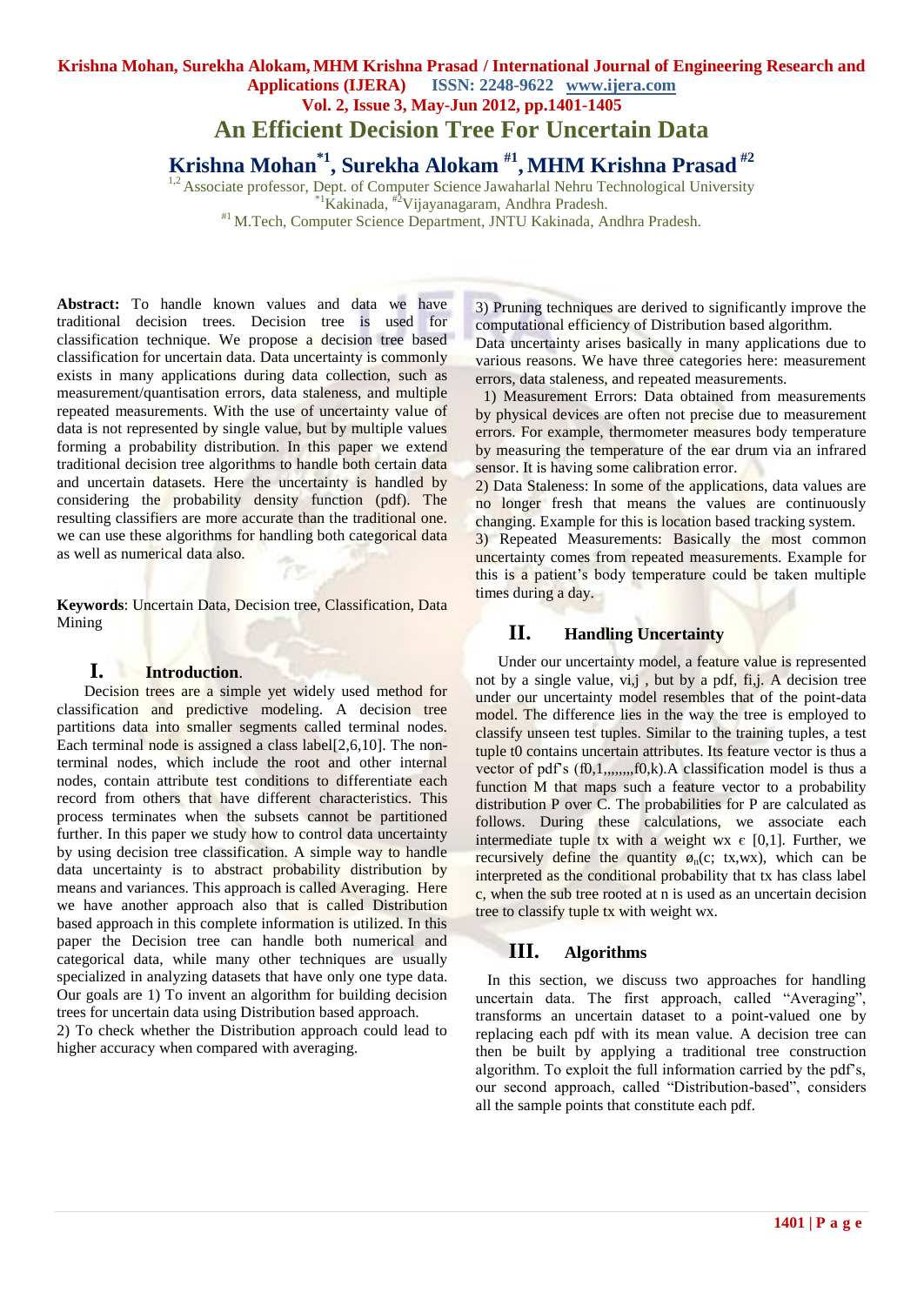# **Krishna Mohan, Surekha Alokam, MHM Krishna Prasad / International Journal of Engineering Research and Applications (IJERA) ISSN: 2248-9622 www.ijera.com**

**Vol. 2, Issue 3, May-Jun 2012, pp.1401-1405**

#### **A. Relative Averaging**

 We simply replace each pdf with its expected value, thus effectively converting the data tuples to point-valued tuples. This reduces the problem back to that for point valued data, and hence C4.5 [3] (with pre-pruning and post pruning) can be reused. We call this approach AVG (for "averaging").

 AVG is a greedy algorithm that builds a tree top-down. When processing a node, we examine a set of tuples S. The algorithm starts with the root node and with S being the set of all training tuples. At each node n, we first check if all the tuples in S have the same class label c. If so, we make n a leaf node and set  $P_n(c) = 1$ ,  $P_n(c') = 0$  for all  $c' \neq c$ . Otherwise, we select an attribute  $A_{in}$  and a split point  $Z_n$  and divide the tuples into two subsets: "left" and "right". All tuples with  $v_{i,n} \leq z_n$  are put in the "left" subset  $L$ ; the rest go to the "right" subset R. If either L or R is empty (even after exhausting all possible choices of  $A_{in}$  and  $Z_n$ ), it is impossible to use the available attributes to further discern the tuples in S. In that case, we make n a leaf node. Moreover, the population of the tuples in S for each class label induces the probability distribution  $P_n$ . In particular, for each class label c  $\epsilon C$ , we assign to P<sub>n</sub>(c) the fraction of tuples in S that are labelled c. If neither  $L$  nor  $R$  is empty, we make n an internal node and create child nodes for it. We recursively invoke the algorithm on the "left" child and the "right" child, passing to them the sets  $L$  and  $R$ , respectively.

To build a good decision tree, the choice of  $A_{in}$  and  $Z_n$  is crucial. At this point, we may assume that this selection is performed by a black box algorithm Best Split, which takes a set of tuples as parameter, and returns the best choice of attribute and split point for those tuples. We will examine this black box in details. Typically, Best Split is designed to select the attribute and split point that minimizes the degree of dispersion. The degree of dispersion can be measured in many ways, such as entropy (from information theory) or Gini index [4]. The choice of dispersion function affects the structure of the resulting decision tree. In this paper we assume that entropy is used as the measure since it is predominantly used for building decision trees. The minimizations is taken over the set of all possible attributes  $A_i$  ( $j = 1, \ldots, k$ ), considering all possible split points in dom(A<sub>j</sub>). Given a set  $S = \{t_1, \ldots, t_m\}$  $t_m$ } of m tuples with point values, there are only m-1 ways to partition S into two non-empty L and R sets. For each attribute  $A_j$ , the split points to consider are given by the set of values of the tuples under attribute  $A_i$ , i.e.,  $\{v_{1,i},...,v_{m,i}\}$ . Among these values, all but the largest one give valid split points.

| Tuple | Class | mean   | Probability | Distribution |      |        |       |
|-------|-------|--------|-------------|--------------|------|--------|-------|
|       |       |        | $-10$       | $-1.0$       | 0.0  | $+1.0$ | $+10$ |
|       | A     | $+2.0$ |             | 8/11         |      |        | 3/11  |
|       | A     | $-2.0$ | 1/9         | 8/9          |      |        |       |
|       | A     | $+2.0$ |             | 5/8          |      | 1/8    | 2/8   |
| 4     | Β     | $-2.0$ | 5/19        | 1/19         |      | 13/19  |       |
|       | B     | $+2.0$ |             |              | 1/35 | 30/35  | 4/35  |
| -6    | В     | $-2.0$ | 3/11        |              |      | 8/11   |       |





(a) Relative Averaging (b) Distribution-based **Fig.1**. Decision tree built from Example

#### **B. Distubution-based Approach**

For finding uncertain data, we adopt the same decision tree building framework as described above for handling point data. After an attribute  $A_{in}$  and a split point  $z_n$  has been chosen for a node n, we have to split the set of tuples S into two subsets L and R. The major difference from the point-data case lies in the way the set S is split. Recall that the pdf of a tuple  $t_i \in S$  under attribute  $A_{jn}$  spans the interval  $[a_i, j_n, b_i, j_n]$ . If  $b_i, j_n \leq z_n$ , the pdf of  $t_i$  lies completely on the left of the split point and thus  $t_i$  is assigned to L. Similarly, we assign ti to R if  $z_n < a_{i,jn}$ . If the pdf properly contains the split point, i.e.,

 $A_{i,in} \leq Z_n < b_{i,in}$ , we split ti into two fractional tuples  $t_L$  and  $t_R$  in the same way as described in previous Section and add them to L and R, respectively.

The key to building a good decision tree is a good choice of an attribute  $A_{in}$  and a split point  $Z_n$  for each node n. With uncertain data, however, the number of choices of a split point given an attribute is not limited to m-1 point values. This is because a tuple  $t_i$ 's pdf spans a continuous range  $[a_{i,j}, b_{i,j}]$ . Moving the split point from  $a_{i,j}$  to  $b_{i,j}$  continuously changes the probability  $p_L = \int^{Z_n} a_{i,jn} F_{i,jn}(x) dx$  (and likewise for  $p_R$ ). This changes the fractional tuples  $t_L$  and  $t_R$ , and thus changes the resulting tree. If we model a pdf [9,13] by s sample values, we are approximating the pdf by a discrete distribution of s points. In this case, as the split point moves from one end-point  $a_{i,j}$  to another end-point  $b_{i,j}$  of the interval, the probability  $p_L$  changes in s steps. With m tuples, there are in total ms sample points. So, there are at most ms-1 possible split points to consider. Considering all k attributes, to determine the best (attribute, split-point) pair thus require us to examine  $k$ (ms -1) combinations of attributes and split points. Comparing to AVG, UDT is s time more expensive. Note that splitting a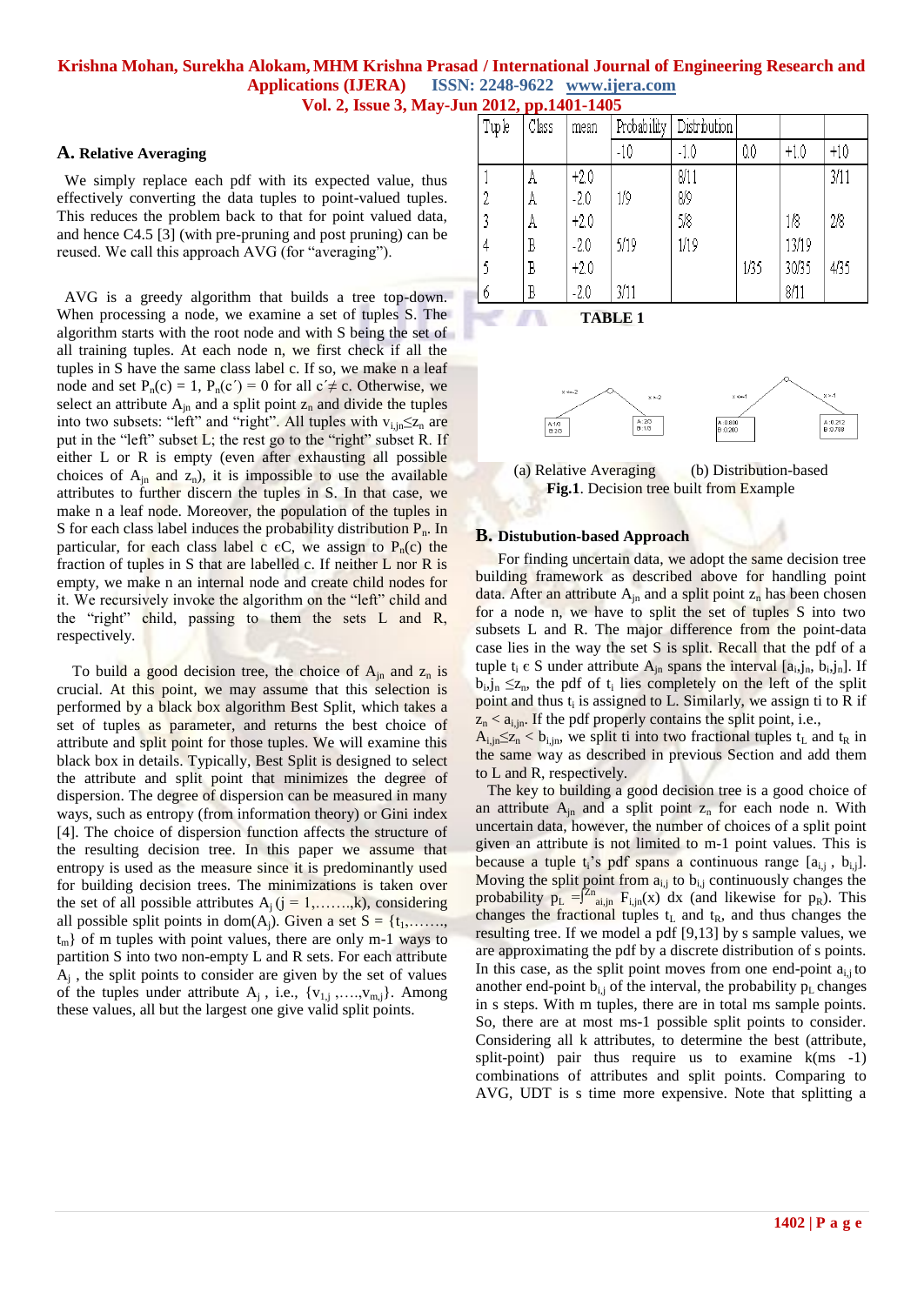tuple into two fractional tuples involves a calculation of the probability  $p_L$ , which requires an integration. We remark that by storing the pdf in the form of a cumulative distribution, the integration can be done by simply subtracting two cumulative probabilities. Let us re-examine the example tuples in Table I to see how the distribution-based algorithm can improve classification accuracy. By taking into account the probability distribution, UDT builds the tree shown in Figure 3 before pre-pruning and post-pruning are applied. This tree is much more elaborate than the tree shown in Figure 1(a), because we are using more information and hence there are more choices of split points. The tree in Figure 3 turns out to have a 100% classification accuracy! After post-pruning, we get the tree in Figure 1(b). Now, let us use the 6 tuples in Table I as testing tuples4 to test the tree in Figure 1(b). For instance, the classification result of tuple 3 gives  $P(A) = 5/8*0.80 + 3/8$  $0.212 = 0.5795$  and  $P(B) = 5/8 * 0.20 + 3/8 * 0.788 = 0.4205$ . Since the probability for "A" is higher, we conclude that tuple 3 belongs to class "A". All the other tuples are handled similarly, using the label of the highest probability as the final classification result. It turns out that all 6 tuples are classified correctly. This hand-crafted example thus illustrates that by considering probability distributions rather than just expected values, we can potentially build a more accurate decision tree.



**Fig.2**. Example tree before post pruning

m=number of tuples, and  $s =$  number of samples per pdf. For each such candidate attribute  $A_i$  and split point z, an entropy  $H(z, A<sub>i</sub>)$  has to be computed . Entropy calculations are the most computation-intensive part of UDT. Our approach to developing more efficient algorithms is to come up with strategies for pruning candidate split points and entropy calculations. Note that we are considering safe pruning here. We are only pruning away candidate split points that give suboptimal entropy values. So, even after pruning, we are still finding optimal split points. Therefore, the pruning algorithms do not affect the resulting decision tree, which we have verified in our experiments. It only eliminates sub-optimal candidates from consideration, thereby speeding up the tree building process.

## **C. Algorithm for Both Certain And Uncertain Data**

**Input**: The training dataset D; the set of candidate attributes att-list

**Output**: An uncertain decision tree

Begin

- 1: create a node N;
- 2: if (D are all of the same class, C) then
- 3: return N as a leaf node labeled with the class C;
- 4: else if (attribute-list is empty) then
- 5: return N as a leaf node labeled with the highest weight class
- in D;
- 6: end if;

7: select a test-attribute with the highest probabilistic information gain ratio to label node N;

8: if (test-attribute is numeric or uncertain numeric or categorical data) then

- 9: binary split the data from the selected position y;
- 10: for (each instance  $R_i$ ) do

11: if (test-attribute ≤y) then

- 12: put it into  $D_1$  with weight  $R_j$ .w;
- 13: else if (test-attribute  $>$  v) then
- 14: put it into  $D_r$  with weight  $R_j$ .w;

- 16: put it into D<sub>1</sub> with weight R<sub>j</sub> .w \* $\int y_{x_1} f(x) dx$ ;
- 17: put it into D<sub>r</sub> with weight R<sub>j</sub> .w \* $\int^{x^2} y f(x) dx$ ;
- 18: end if;
- 19: end for;
- 20: else
- 21: for (each value  $a_i(i = 1, \ldots, n)$  of the attribute) do
- 22: grow a branch  $D_i$  for it;
- 23: end for;
- 24: for (each instance  $R_i$ ) do
- 25: if (test-attribute is uncertain) then
- 26: put it into Di with  $R_j$  .a<sub>i</sub>.w\*R<sub>j</sub>.w weight;
- 27: else
- 28: put it into a certain  $D_i$  with weight  $R_j$ .w;
- 29: end if
- 30: end for;
- 31: end if;
- 32: for each  $D_i$  do
- 33: attach the node returned by  $DTU(D_i,$  att-list); 34: end for;

End

## **VI. DISS CUSSIONS**

#### **a) Uncetainity model**

 In our discussion, uncertainty models of attributes have been assumed known by some external means. In practice, finding a good model is an application-dependent endeavor.

For example, manufacturers of some measuring instruments do specify in instruction manuals the error of the devices, which can be used as a source of information for modeling error distributions. In some other cases, repeated measurements can be taken and the resulting histogram can be used to approximate the pdf .In the case of random noise, for

<sup>15:</sup> else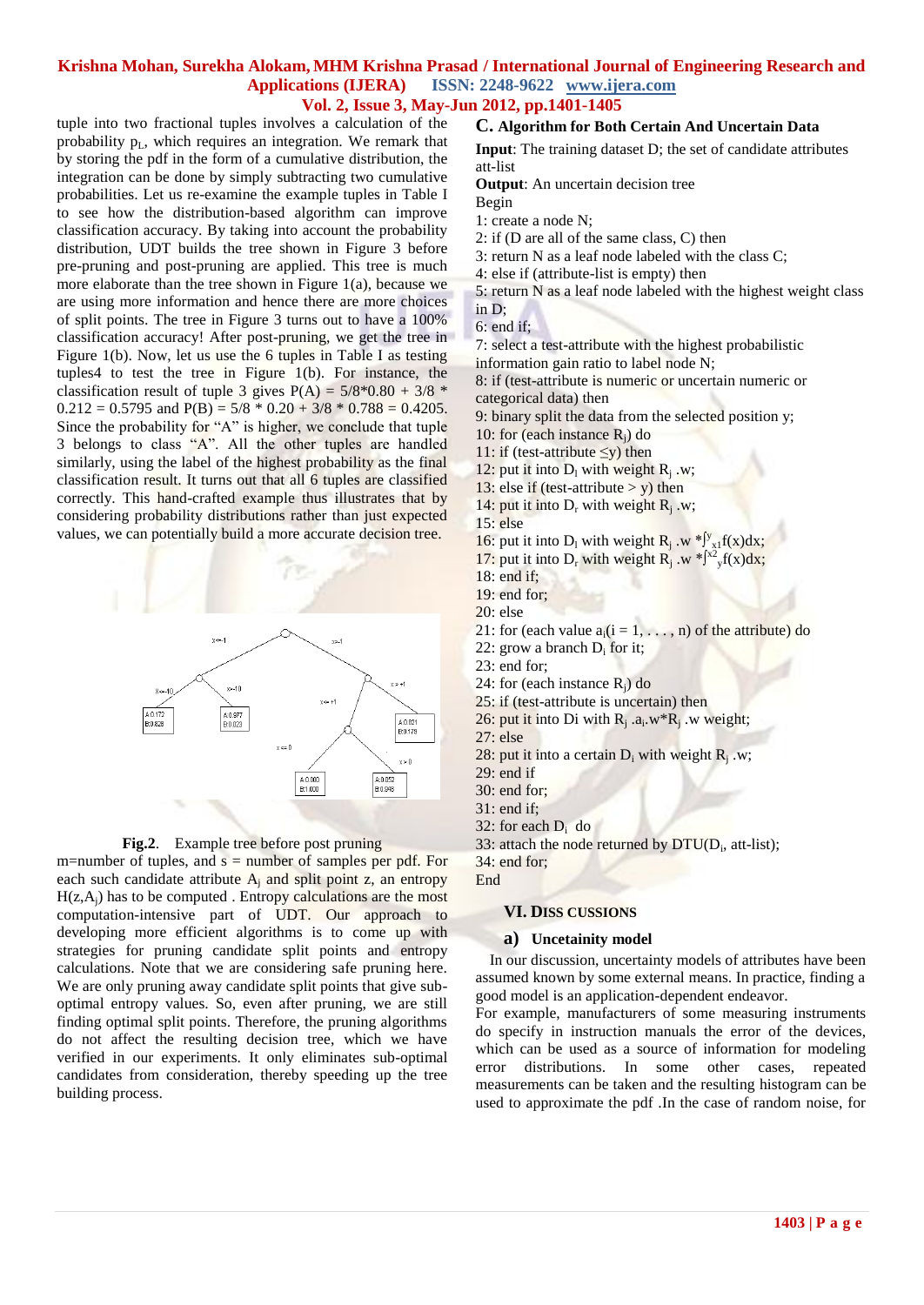example, one could fit a Gaussian distribution5 using the sample mean and variance, thanks to the Central Limit Theorem. During the search for datasets appropriate for our experiments, we have hit a big obstacle: There are few datasets with complete uncertainty information. Although many datasets with numerical attributes have been collected via repeated measurements, very often the raw data has already been processed and replaced by aggregate values, such as the mean. The pdf information is thus not available to us. One example

is the "Breast Cancer" dataset (see Table II) from the UCI repository. This dataset actually contains 10 uncertain numerical features collected over an unspecified number of repeated measurements. However, when the dataset is deposited into the repository, each of these 10 features is replaced by 3 attribute values, giving the mean, the standard score and the mean of the three largest measured values. With these 3 aggregate values, we are unable to recover the distribution of each feature. Even modeling a Gaussian distribution is impossible. These 3 aggregate values are insufficient for us to estimate the variance. Had the people preparing this dataset provided the raw measured values, we would be able to model the pdf's from these values directly, instead of injecting synthetic uncertainty and repeating this for different parameter values for w. Now that we have established in this work that using uncertainty information modeled by pdf's can help us construct more accurate classifiers, it is highly advisable that data collectors preserve and provide complete raw data, instead of a few aggregate values, given that storage is nowadays very affordable.

#### **b) Handling Categorical Attributes**

We have been focusing on processing uncertain numerical attributes in this paper. How about uncertain categorical attributes? Like their numerical counterparts, uncertainty can arise in categorical attributes due to ambiguities, data staleness, and repeated measurements. For example, to cluster users based on access logs of HTTP proxy servers using (besides other attributes such as age) the top-level domain names (e.g. ".com", ".edu", ".org", ".jp", ".de", ".ca") as an attribute, we obtain repeated "measurements" of this attribute from the multiple log entries generated by each user. The multiple values collected from these entries form a discrete distribution, which naturally describes the uncertainty embedded in this categorical attribute. The colour of a traffic light signal, which is green at the time of recording, could have changed to yellow or even red in 5 seconds, with probabilities following the programmed pattern of the signal. This is an example of uncertainty arising from data staleness. Colours of flowers recorded in a survey may divide humanvisible colours into a number of categories, which may overlap with one another. Such ambiguities could be recorded as a distribution, e.g. 80% yellow and 20% pink. In all these cases, using a distribution to record the possible values (with corresponding probabilities) is a richer representation than merely recording the most likely value.

For a tuple  $t_i$  with uncertain categorical attribute  $A_i$ , the value uncertainty can be modeled by a discrete probability distribution function f<sub>i,j</sub> :dom(A<sub>i</sub>)  $\rightarrow$  [0,1] satisfying  $\Sigma_{\text{xedom}(A)}$  $f_{i,i}(x) = 1$ . This is analogous to the case of uncertain numerical attribute. An internal node n in the decision tree corresponding to a categorical attribute  $A_i$  is not associated with a split point, though. Rather, n has many child nodes, each corresponding to a distinct value in  $dom(A_i)$ . The test to perform at node n is to check the value of  $A_i$ , in the test tuple, and the action taken is to follow the branch to the child node corresponding to that attribute value.

 To build a decision tree on uncertain data with a combination of numerical and categorical attributes, the same approach as described before can be followed: The tree is built recursively in a top-down manner, starting from the root. At each node, all possible attributes (numerical or categorical) are considered. For each attribute, the entropy of the split is calculated and the attribute giving the highest information gain is selected. The node is assigned that attribute (and split point, if it is a numerical attribute) and the tuples are (fractionally) propagated to the child nodes. Each child node is then processed recursively.

 To evaluate the entropy of a categorical attribute Aj, we (fractionally) split the tuples in question into a set of buckets  ${B_v/v \text{ edom}(A_i)}$ . Tuple tx is copied into  $B_v$  as a new tuple t<sub>v</sub> with weight  $w_y = f_{x,i}(v)$  if and only if  $w_y > 0$ . The pdf'sof ty are inherited from  $t_x$ , except for attribute  $A_j$ , which is set to  $f_{v,i}(v) = 1$  and  $f_{v,i}(w) = 0$  for all w≠v. The entropy for the split on Aj is calculated using all the buckets. As a heuristic, a categorical attribute that has already been chosen for splitting in an ancestor node of the tree need not be reconsidered, because it will not give any information gain if the tuples in question are split on that categorical attribute again.

#### **VII . Pruning Algorithm**

 Although UDT can build a more accurate decision tree, it is not as efficient as AVG. As we have explained, to determine the best attribute and split point for a node, UDT has to examine  $k(ms -1)$  split points, where  $k = number of attributes,$ 

#### **c) Pruning by bounding**

 To handle heterogeneous intervals, we first compute the entropy  $H(q, A_j)$  for all end-points  $q \in Q_j$ . Let  $H_j^*$  be the minimum value. Next, for each heterogeneous interval (a, b], we compute a lower bound, Lj, of  $H(z, A_i)$  over all  $z \in (a, b]$ . If  $L_j \geq H_j^*$ , then no split points z  $\epsilon$  (a, b] can give an entropy smaller than  $H_j^*$  and thus the whole interval can be pruned. This is the basis of our Local Pruning algorithm UDT-LP.A simple but effective improvement on UDT-LP is to use a global (across all attributes A<sub>j</sub>) threshold  $H^* = min_{1 \le j \le k} H_j^*$  for pruning. This gives UDT-GP.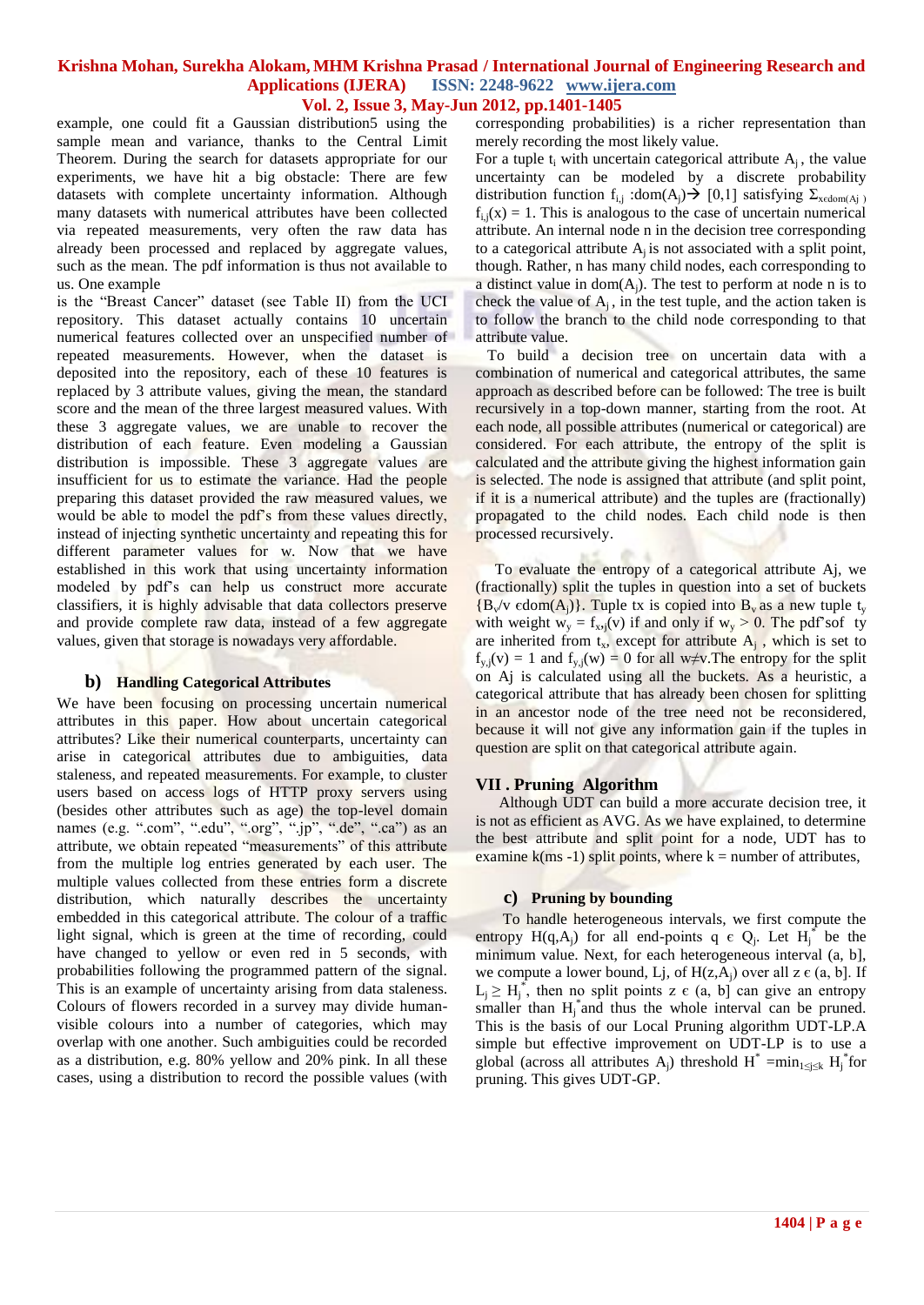## **d) End-point sampling**

 We have empirically found that UDT-GP is very effective in pruning intervals, reducing entropy calculation down to only 2.7% of that of UDT. What remains is that UDT-GP spends most time on computing the entropy values of endpoints of intervals. As an improvement, we use only 10% of the end-points to derive a pruning threshold. This threshold is slightly less effective, but saves a lot of entropy calculations for the end-points. Using these pruning techniques, we have 2 algorithms.

## **V . Experiments On Efficiency**

The algorithms described above have been implemented in Java using JDK 1.6 and a series of experiments[1] were performed on a PC with an Intel Core 2 Duo 2.66GHz CPU. The data sets used are

| Data set       | Training | No.of      | No.of   | Test      |
|----------------|----------|------------|---------|-----------|
|                | tuples   | attributes | classes | tuples    |
| J ap ane se    | 270      | 12         | 9       | 370       |
| vowel          | 7494     | 16         | 10      | 3498      |
| Pen Digits     | 5473     | 10         | 5       | $10-fold$ |
| Page Block     | 4435     | 36         | 6       | 2000      |
| S at elli te   | 2310     | 14         |         | $10-fold$ |
| Segment        | 846      | 18         | 4       | $10-fold$ |
| Vehide         | 569      | 30         | 2       | 10-fold   |
| Bre ast Cancer | 351      | 32         | 2       | 10-fold   |
| lonosphere     | 214      | 9          | 6       | 10-fold   |
| Glass          | 150      | 4          | 3       | $10-fold$ |
| Iris           |          |            |         |           |

#### **Table II**

#### **SELECTED DATA SETS FROM THE UCI MACHINE LEARNING REPOSITORY**

#### **a) Pruning Effectiveness**

Figure shows that the pruning algorithms are very effective. They reduce the amount of entropy calculations—which dominate the execution time—tremendously, with UDT-ES reaching a >99% reduction ratio.

#### **b) Efficiency**

Figure shows that our algorithms are highly efficient, even though they are not as fast as AVG. Please be reminded that AVG generally builds less accurate classifiers. The execution time of AVG is shown in the figure for reference only.



Fig.4.Pruning effectiveness

**japanesevowel segment**

# **VI. Conclusion**

 We have extended the model of decision-tree classification and tree-construction algorithms to accommodate data tuples having numerical attributes with value uncertainty described by arbitrary pdf's. Experiments show that exploiting data uncertainty leads to decision trees with remarkably higher accuracies. Performance is an issue, though, because of the increased amount of information to be processed. We have invented a series of highly effective pruning techniques to improve tree construction efficiency. Pruning by bounding and end-point sampling is novel pruning techniques. Although our novel techniques are primarily designed to handle uncertain data, they are also useful for building decision trees using classical algorithms when there are tremendous amounts of data tuples and also as a future analysis we can handle uncertainty that is caused by categorical data by using these Decision tree algorithms.